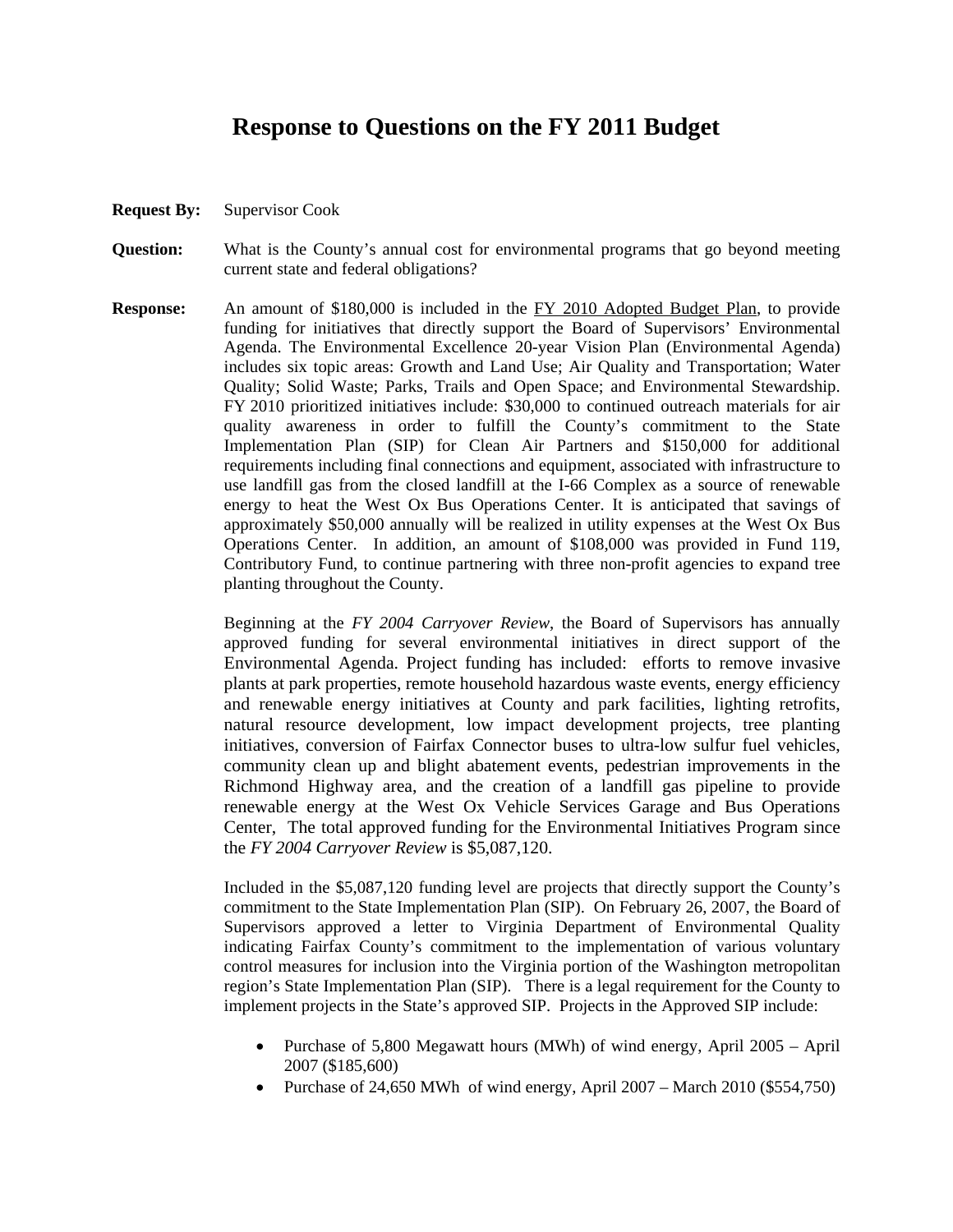- Tree Canopy Requirements and Tree Planting Initiatives FY 2005- FY 2010 (\$827,800)
- Air Quality Awareness Campaign and the Air Quality Partners initiative FY 2004- FY 2010 (\$90,000).

In addition, the County is involved in a variety of other efforts that support the Board's Environmental Agenda including stormwater management, tree planting initiatives, waste water environmental initiatives and others.